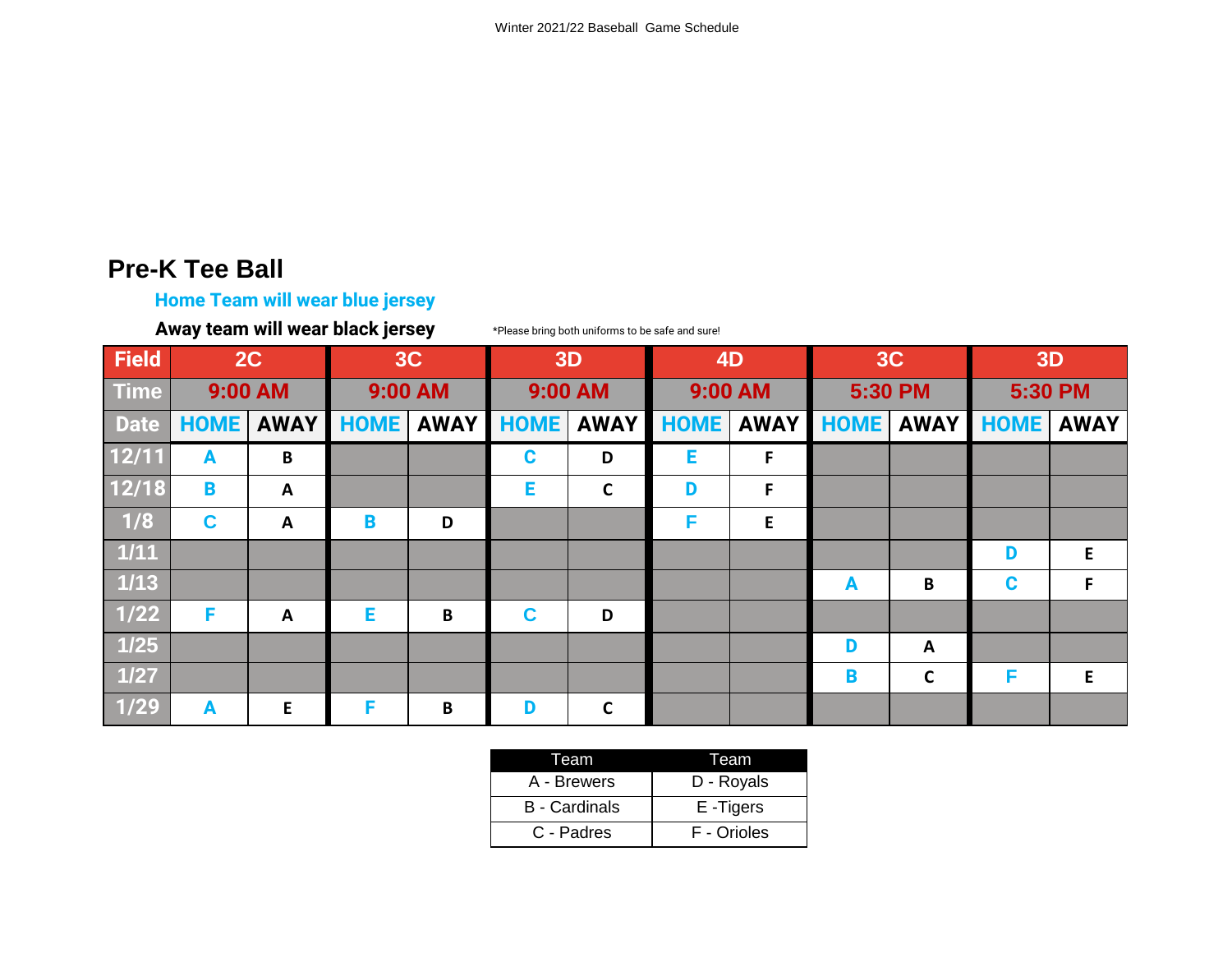# **1/2 Coach Pitch**

## **Home Team will wear blue jersey**

**Away team will wear black jersey**

\*Please bring both uniforms to be safe and sure!

| <b>Field</b> | 2C          |             | 3D          |             | 4D          |             | 2C          |             | 2C          |             |
|--------------|-------------|-------------|-------------|-------------|-------------|-------------|-------------|-------------|-------------|-------------|
| <b>Time</b>  | 10:00 AM    |             | 10:00 AM    |             | 10:00 AM    |             | 5:30 PM     |             | 6:30 PM     |             |
| <b>Date</b>  | <b>HOME</b> | <b>AWAY</b> | <b>HOME</b> | <b>AWAY</b> | <b>HOME</b> | <b>AWAY</b> | <b>HOME</b> | <b>AWAY</b> | <b>HOME</b> | <b>AWAY</b> |
| 12/11        | A           | B           | C           | D           |             |             |             |             |             |             |
| 12/18        | D           | A           | B           | $\mathbf C$ |             |             |             |             |             |             |
| 1/8          | C           | A           | B           | D           |             |             |             |             |             |             |
| $1/11$       |             |             |             |             |             |             |             |             | D           | A           |
| $1/13$       |             |             |             |             |             |             |             |             | B           | $\mathbf C$ |
| $1/22$       | A           | B           | C           | D           |             |             |             |             |             |             |
| $1/25$       |             |             |             |             |             |             |             |             | A           | $\mathbf C$ |
| $1/27$       |             |             |             |             |             |             |             |             | D           | B           |
| 1/29         | A           | D           | C           | B           |             |             |             |             |             |             |

| Team               | Team         |  |  |  |
|--------------------|--------------|--|--|--|
| A - Astros         | C - Giants   |  |  |  |
| <b>B</b> - Dodgers | D - Mariners |  |  |  |